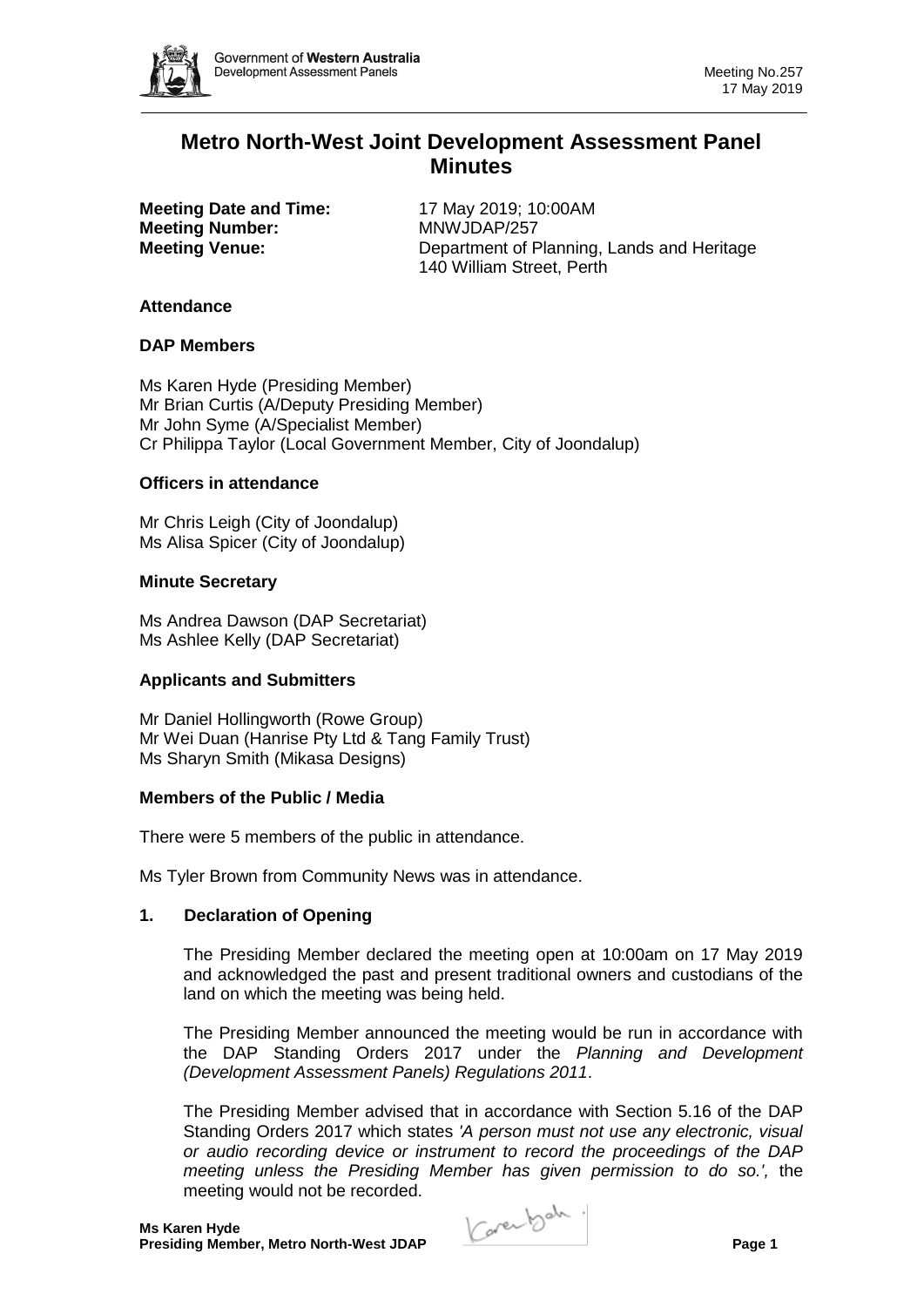

The Presiding Member advised that panel members may refer to technical devices, such as phones and laptops, throughout the meeting to assist them in considering the information before them.

# **2. Apologies**

Ms Sheryl Chaffer (Deputy Presiding Member) Mr Fred Zuideveld (Specialist Member) Cr Christine Hamilton-Prime (Local Government Member, City of Joondalup) Cr Sophie Dwyer (Local Government Member, City of Joondalup) Cr Nige Jones (Local Government Member, City of Joondalup)

# **3. Members on Leave of Absence**

DAP Member, Ms Sheryl Chaffer has been granted leave of absence by the Director General for the period of 6 May 2019 to 7 June 2019 inclusive.

### **4. Noting of Minutes**

DAP members noted that signed minutes of previous meetings are available on the [DAP website.](https://www.dplh.wa.gov.au/about/development-assessment-panels/daps-agendas-and-minutes)

### **5. Declaration of Due Consideration**

All members declared that they had duly considered the documents.

### **6. Disclosure of Interests**

DAP Member, Ms Karen Hyde, declared an impartiality interest in item 8.1. Ms Karen Hyde's employer Taylor Burrell Barnett (TBB) has in the past provided planning services to the applicant (Mr Wei Duan). TBB is not currently working for the applicant and is not a party related to the application at Item 8.1.

In accordance with section 4.6.1 and 4.6.2 of the DAP Standing Orders 2017, the A/Deputy Presiding Member determined that the member listed above, who had disclosed an impartiality interest, was permitted to participate in discussion and voting on the item.

# **7. Deputations and Presentations**

*The Presiding Member acknowledged that members of the community may wish to present and were offered the opportunity to address the panel.*

- **7.1** Mr Wei Duan (Hanrise Pty Ltd & Tang Family Trust) addressed the DAP in support of the application at Item 8.1.
- **7.2** Ms Sharyn Smith (Mikasa Designs) addressed the DAP in support of the application at Item 8.1 and responded to questions from the panel.
- **7.3** Mr Daniel Hollingworth (Rowe Group) addressed the DAP in support of the application at Item 8.1.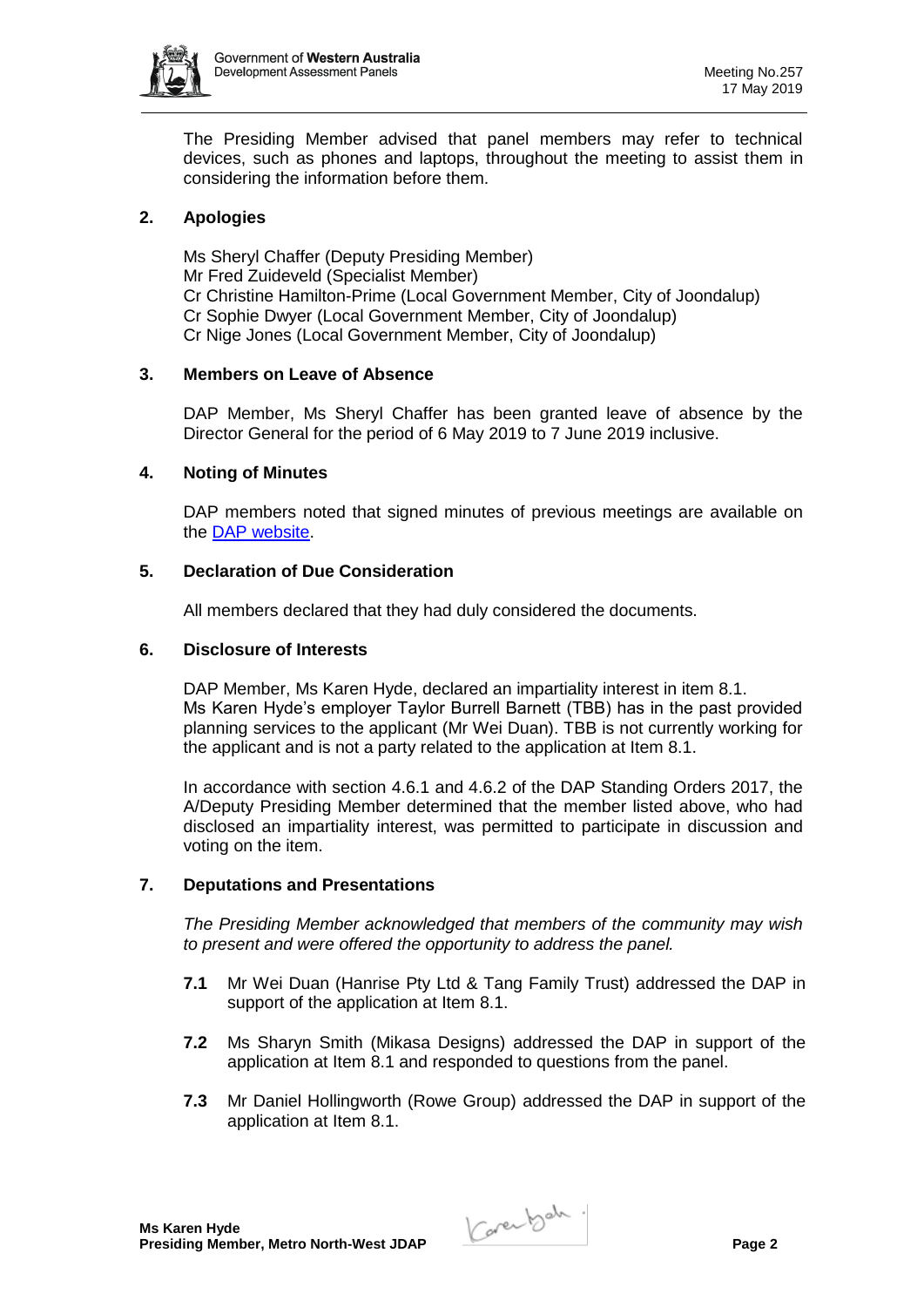

**7.4** City of Joondalup addressed the DAP in relation to the application at Item 8.1 and responded to questions from the panel.

## **8. Form 1 – Responsible Authority Reports – DAP Application**

| 8.1 | <b>Property Location:</b>              | Lot 900 (57) Marri Road, Duncraig                  |
|-----|----------------------------------------|----------------------------------------------------|
|     | <b>Development Description:</b>        | Ten (10) Aged Persons Dwellings                    |
|     |                                        | (Multiple Dwellings)                               |
|     | Applicant:                             | Rowe Group                                         |
|     | Owner:                                 | Hanrise Pty Ltd, Tang Family Management Pty<br>Ltd |
|     | Responsible Authority:<br>DAP File No: | City of Joondalup<br>DAP/19/01576                  |

### **REPORT RECOMMENDATION**

**Moved by: Cr Philippa Taylor <b>Seconded by: Nil** Seconded by: Nil

That the Metro North-West JDAP resolves to:

**Refuse** DAP Application reference DAP/19/01576 and accompanying plans (Attachment 2) in accordance with Clause 68 of Schedule 2 (Deemed Provisions) of the *Planning and Development (Local Planning Schemes) Regulations 2015*, the *Metropolitan Region Scheme* and the provisions of the *City of Joondalup Local Planning Scheme No. 3*, for the following reasons:

- 1. The proposal is not considered to meet the design principles of clause 6.1.1 (Building size) of the Residential Design Codes, resulting in an undue impact of bulk which is inconsistent with the existing and future desired built form of the locality.
- 2. The proposal is not considered to meet the design principles of clause 6.1.2 (Building height) of the Residential Design Codes, resulting in an adverse impact on the amenity of the adjoining properties, streetscape and public open space.
- 3. The proposal is not considered to meet the design principles of clause 6.1.4 (Lot boundary setbacks) of the Residential Design Codes, resulting in undue bulk as viewed from the adjoining and neighbouring properties, streetscape and public open space.
- 4. The proposal is not considered to meet the design principles of clause 6.1.5 (Open space) of the Residential Design Codes, resulting in open space that does not respect the existing neighbourhood character.
- 5. The proposal is not considered to meet the design principles of clause 6.3.6 (site works) of the Residential Design Codes, due to the works not respecting the natural ground levels at the boundary.
- 6. The proposal is not considered to meet the design principles of clause 6.3.7 (retaining walls) of the Residential Design Codes, resulting in detrimental impacts to adjoining properties (pedestrian access way and public open space).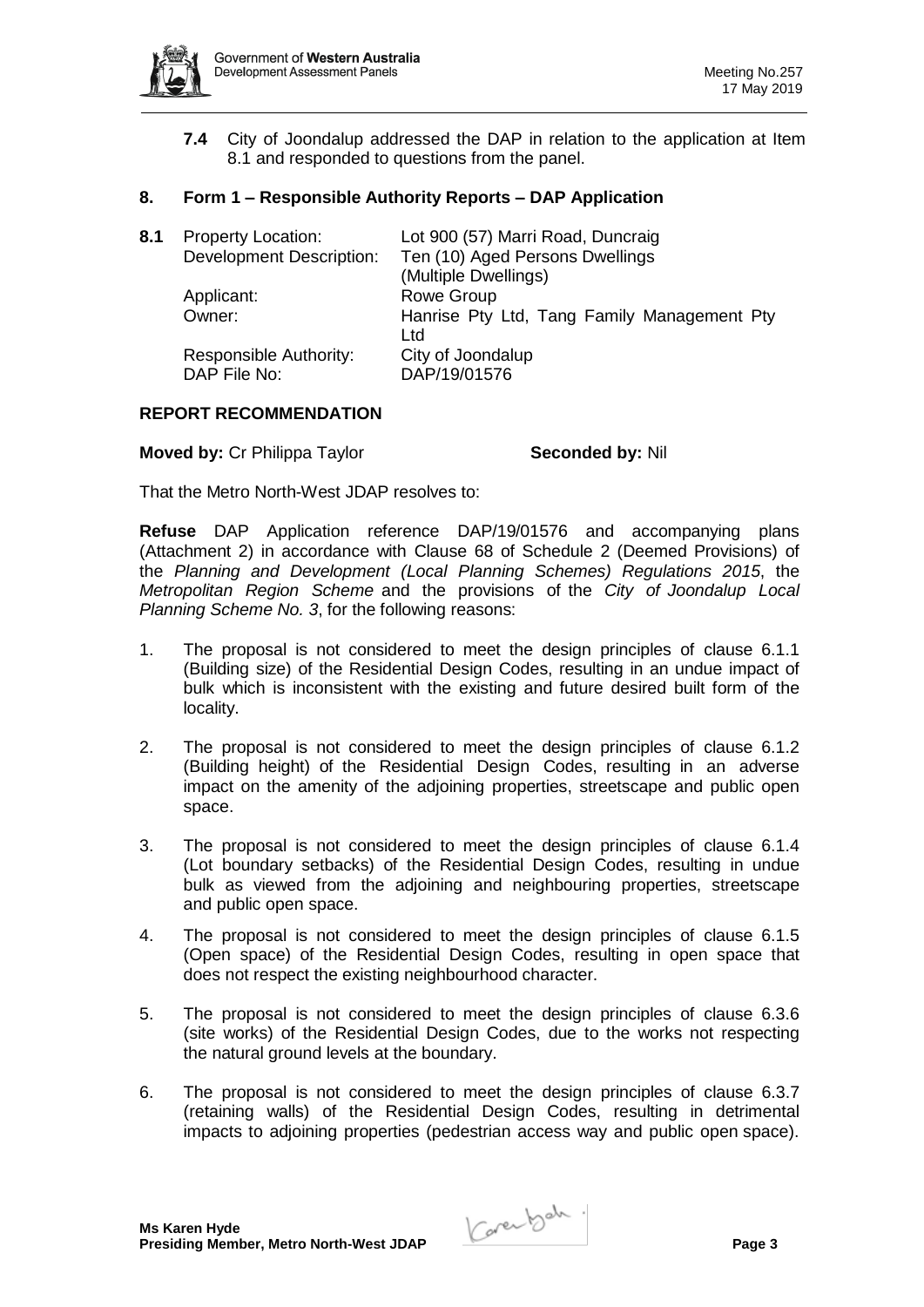

- 7. The proposal does not satisfy the matters to be considered under clause 67(c), clause 67(m) and clause 67(n) of Schedule 2, Part 9 of the *Planning and Development (Local Planning Schemes) Regulations 2015*, as:
	- i. the proposal is not consistent with Schedule 1 Design Principles of the draft *State Planning Policy 7: Design of the Built Environment* as the scale, massing and the height of the development does not adequately respond to existing built form, resulting in negative visual amenity impacts on nearby residential properties and the public realm;
	- i. the appearance of the development is not compatible with development on adjoining land and on other land in the locality from the perspective of height, bulk and scale;
	- ii. the development has a detrimental impact on the character of the locality due to its height, bulk and scale; and
	- iii. the cumulative impact of the discretions sought results in overdevelopment of the site.
- 8. The proposal does not satisfy the matters to be considered under clause 67(s) of Schedule 2, Part 9 of the *Planning and Development (Local Planning Schemes) Regulations 2015* as the driveway gradient exceeds the maximum acceptable under Australian Standards AS2890.1 (as amended) and therefore results in an inadequate means of access to and egress from the site.

# **The Report Recommendation LAPSED for want of a seconder.**

# **ALTERNATE MOTION**

### **Moved by:** Mr John Syme **Seconded by:** Mr Brian Curtis

That the Metro North-West Joint Development Assessment Panel resolves to:

**Approve** the DAP Application reference DAP/19/01576 and accompanying plans (Attachment 2) in accordance with Clause 68 of the Planning and Development (Local Planning Schemes) Regulations 2015, the Metropolitan Region Scheme and the City of Joondalup Local Planning Scheme No.3 subject to the following conditions:

- 1. This approval relates to the ten aged persons' multiple dwellings and associated works only. It does not relate to any other development on the lot.
- 2. The verge adjacent to the lot shall be landscaped to the specifications and satisfaction of the City and shall include one street tree for every 10 metres of frontage.
- 3. Detailed landscaping plans shall be submitted to and approved by the City prior to the commencement of development. These landscaping plans are to indicate the proposed landscaping treatments of the subject site and the adjoining road verges, and shall:
	- i. provide plant species, mature height and spread, plant spacing, pot size and quantities and an irrigation design by a Certified Irrigation Designer;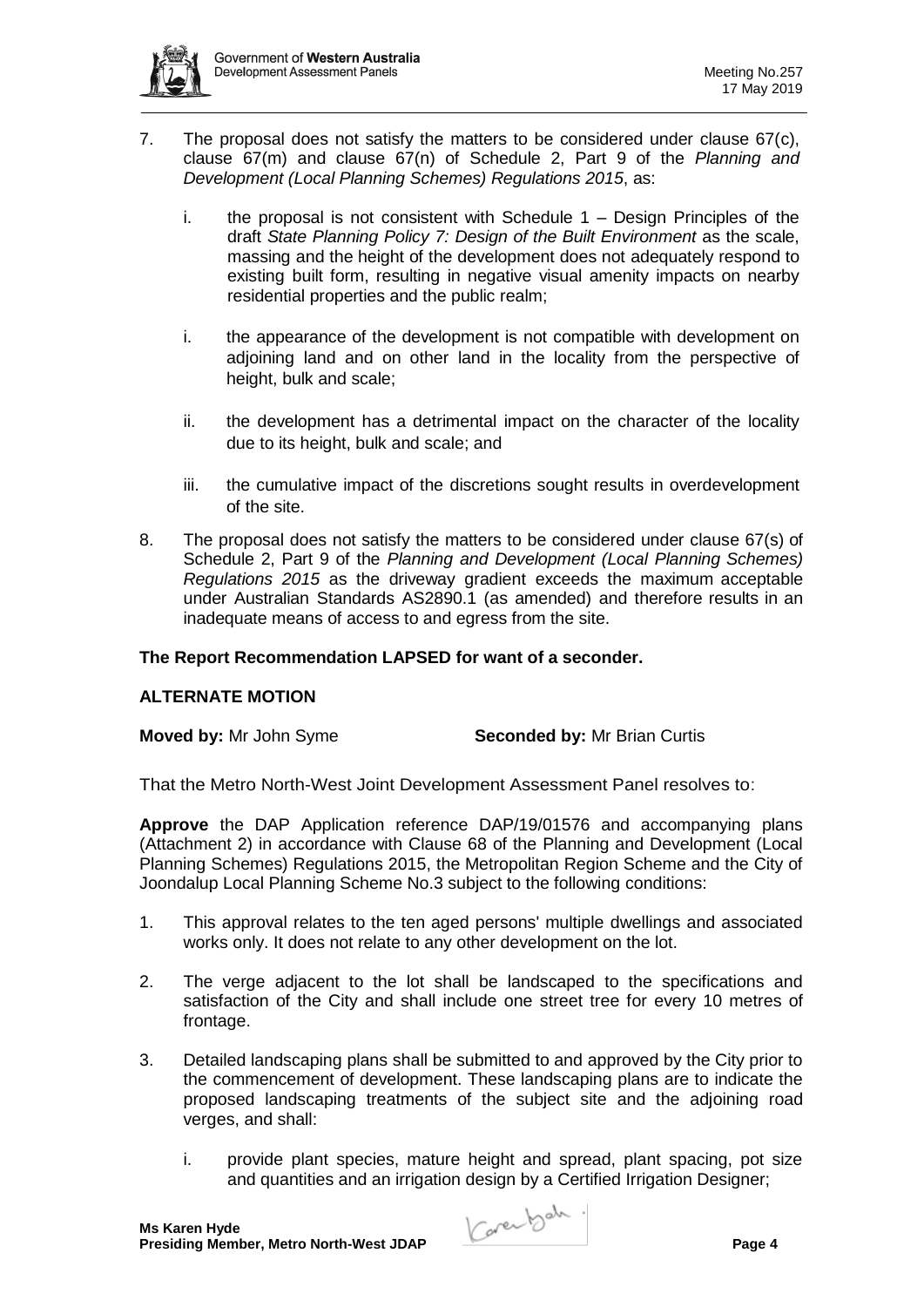

- ii. provide all details relating to paving, treatment of verges and tree planting;
- iii. be based on water sensitive urban design and designing out crime principles to the satisfaction of the City;
- iv. show spot levels and/or contours of the site; and
- v. be drawn at an appropriate scale of either 1:100 or 1 :200
- 4. Landscaping and reticulation shall be established in accordance with the approved landscaping plans, Australian Standards and best trade practice prior to occupation of the development and thereafter maintained to the satisfaction of the City.
- 5. A Waste Management Plan indicating the method of rubbish collection shall be submitted to the City prior to the commencement of development and approved by the City prior to occupation of the development. All rubbish collection shall be in accordance with the approved Waste Management Plan.
- 6. A Construction Management Plan shall be submitted to and approved by the City prior to the commencement of development. The Construction Management Plan shall detail how it is proposed to manage:
	- i. construction working hours;
	- ii. all forward works for the site;
	- iii. the delivery of materials and equipment to the site;
	- iv. the storage of materials and equipment on the site;
	- v. the parking arrangements for the contractors and subcontractors;
	- vi. the management of dust during the construction process;
	- vii. other matters likely to impact on the surrounding properties;

and works shall be undertaken in accordance with the approved Construction Management Plan.

- 7. A full schedule of colours and materials for all exterior parts of the development shall be submitted to and approved by the City prior to the commencement of development. Development shall be in accordance with the approved schedule and all external materials and finishes shall be maintained to a high standard, including being free of vandalism, to the satisfaction of the City.
- 8. Any roof mounted or freestanding plant or equipment such as air conditioning units, satellite dishes, antennas, pipes and external fixtures integrated into the design of the building to not be visually obtrusive when viewed from the street and to protect the visual amenity of surrounding properties. Details shall be submitted to and approved by the City prior to the commencement of development. Development shall be in accordance with these approved details.
- 9. A permanent, enclosed storage area shall be provided for each dwelling. This storage area shall have a minimum area of at least four (4) square metres, a minimum dimension of 1.5 metres, and be accessible from outside the dwelling. This storage area shall be provided prior to occupation of the development, and to the satisfaction of the City.
- 10. Retaining walls shall be of a clean finish and made good to the satisfaction of the City.
- 11. Walls, fences and other structures shall be truncated or reduced to no higher than 0.75 metres within 1.5 metres of where walls, fences, other structures adjoin vehicle access points, where the driveway meets Marri Road.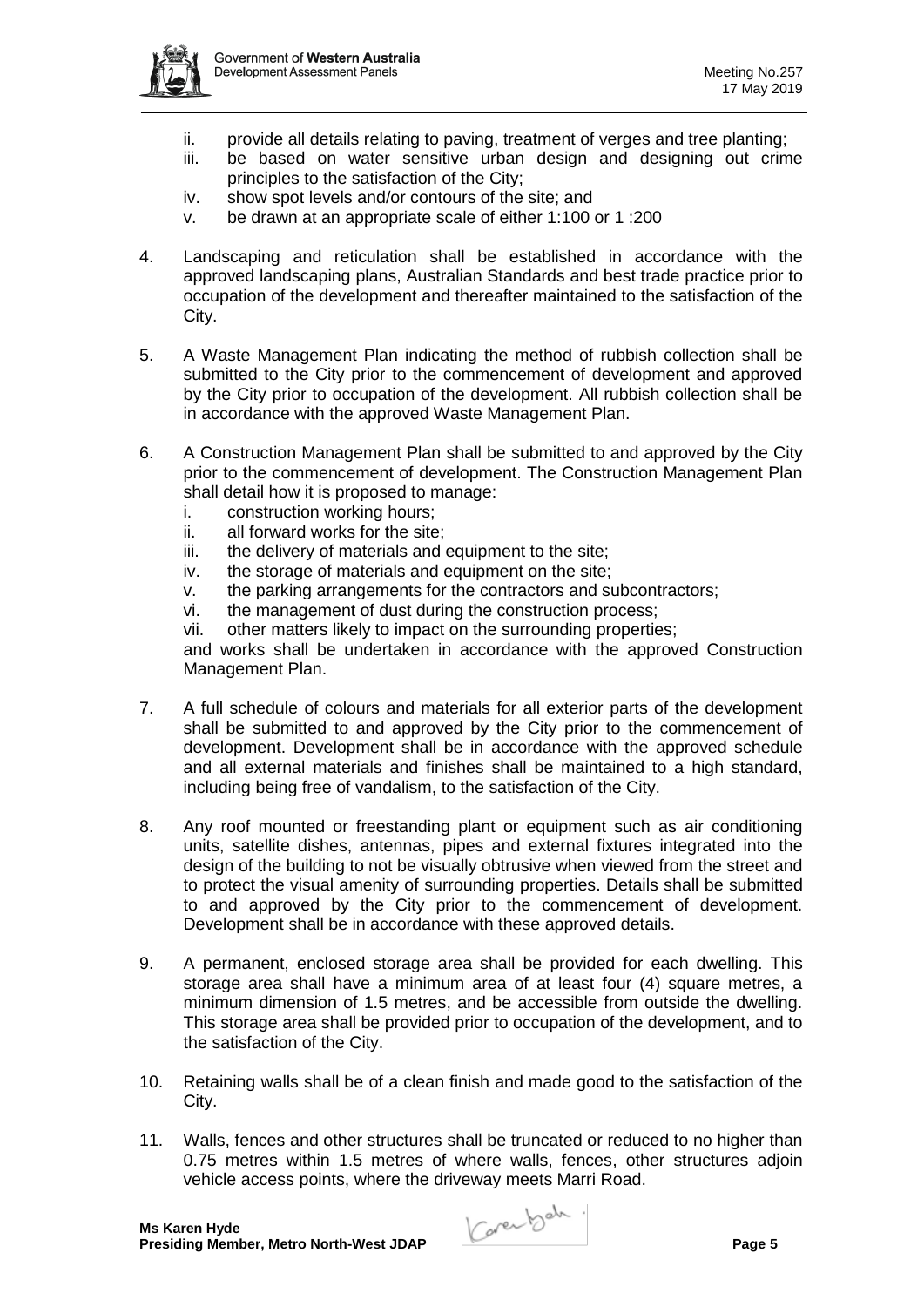

- 12. Prior to occupation of the development, each dwelling shall be provided with an adequate area for clothes drying facilities that is screened from view from the street or alternatively provide mechanical clothes dryers to the satisfaction of the City.
- 13. The infill panels of the fencing in the street setback area are to be visually permeable as defined in the Residential Design Codes.
- 14. The car parking bays, driveway and crossover shown on the approved plans shall be designed, constructed, drained and marked in accordance with the Australian Standard for Off-street Car Parking (AS/NZS2890.1 2004) prior to occupation of the development, and thereafter maintained to the satisfaction of the City.
- 15. Bicycle parking facilities shall be provided in accordance with the Australian Standard for Off-street Carparking - Bicycles (AS2890.3-1993 as amended) prior to occupation of the development, and thereafter maintained to the satisfaction of the City.
- 16. Lighting shall be installed within the carpark and in all common service areas prior to occupation of the development, to the satisfaction of the City. A lighting plan shall be submitted to the City for approval prior to the commencement of development.
- 17. All development shall be contained within the property boundaries.
- 18. All stormwater shall be collected on-site and disposed of in a manner acceptable to the City.

### **Advice Notes**

Nil

### **AMENDING MOTION 1**

*The following amending motions were made en bloc:*

**Moved by:** Ms Karen Hyde **Seconded by:** Mr John Syme

i) That the preamble of the Alternate Motion Recommendation be amended to read as follows:

> *Approve DAP Application reference DAP/19/01576 and accompanying plans (Attachment 2) in accordance with Clause 68 of Schedule 2 (Deemed Provisions) of the Planning and Development (Local Planning Schemes) Regulations 2015, and the City of Joondalup Local Planning Scheme No. 3, and pursuant to clause 24(1) and 26 of the Metropolitan Region Scheme subject to the following conditions:*

**REASON:** As recommended following advice from the DAP Secretariat and Responsible Authority Report template.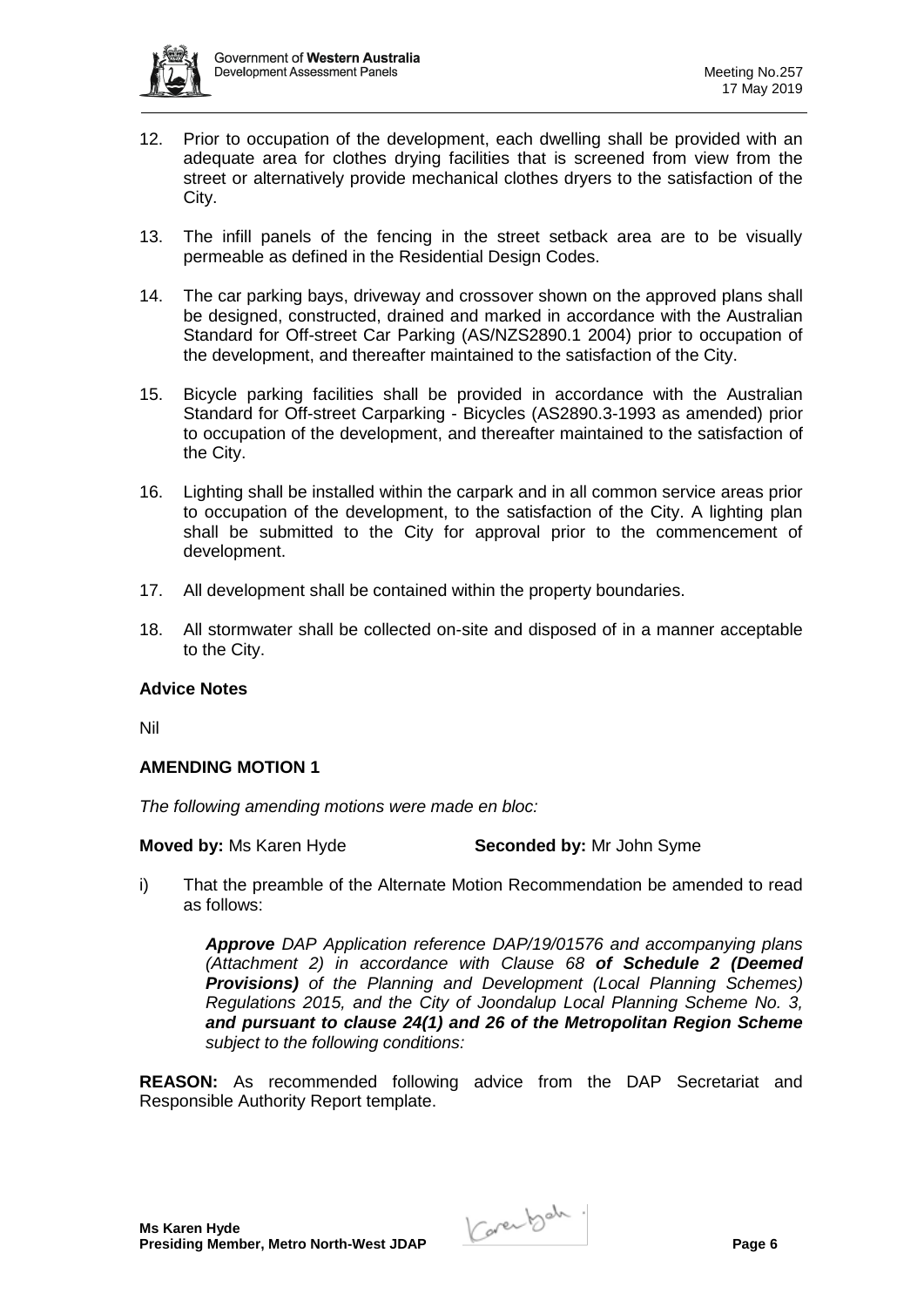

ii) That a new Condition 1 be added to read as follows and the remaining conditions be renumbered accordingly:

> *This approval is for a restricted use for aged or dependant persons in accordance with the City of Joondalup's scheme.*

**REASON:** In accordance with the zoning of the City of Joondalup's Planning Scheme.

iii) That a new Advice Note 1 be added to read as follows:

*Definition of aged and dependant persons is as per the R Codes.*

**REASON:** To provide clarity for new Condition 1.

# **The Amending Motion was put and CARRIED UNANIMOUSLY.**

### **AMENDING MOTION 2**

**Moved by:** Ms Karen Hyde **Seconded by:** Mr John Syme

That Condition 3 (now Condition 4) be amended to read as follows:

*Detailed landscaping plans shall be submitted to and approved by the City prior to the commencement of development. These landscaping plans are to indicate the proposed landscaping treatments of the subject site and the adjoining road verges, and shall:*

- *i. provide plant species, mature height and spread, plant spacing, pot size and quantities and an irrigation design by a Certified Irrigation Designer;*
- *ii. provide all details relating to paving, treatment of verges and tree planting;*
- *iii. be based on water sensitive urban design and designing out crime principles to the satisfaction of the City;*
- *iv. show spot levels and/or contours of the site; and*
- *v. be drawn at an appropriate scale of either 1:100 or 1 :200*
- *vi. identify 10% deep root zone and detailed landscaping plans*
- provide landscape around the communal open space to provide *adequate privacy measures for residents adjacent and opposite to the communal open space.*

### **The Amending Motion was put and CARRIED UNANIMOUSLY.**

**REASON:** To ensure appropriate landscaping and open space provision and amenity privacy of occupants of the development.

### **ALTERNATE MOTION (AS AMENDED)**

**Approve** DAP Application reference DAP/19/01576 and accompanying plans (Attachment 2) in accordance with Clause 68 of Schedule 2 (Deemed Provisions) of the Planning and Development (Local Planning Schemes) Regulations 2015, and the City of Joondalup Local Planning Scheme No. 3, and pursuant to clause 24(1) and 26 of the Metropolitan Region Scheme subject to the following conditions:

1. This approval is for a restricted use for aged or dependant persons in accordance with the City of Joondalup's scheme.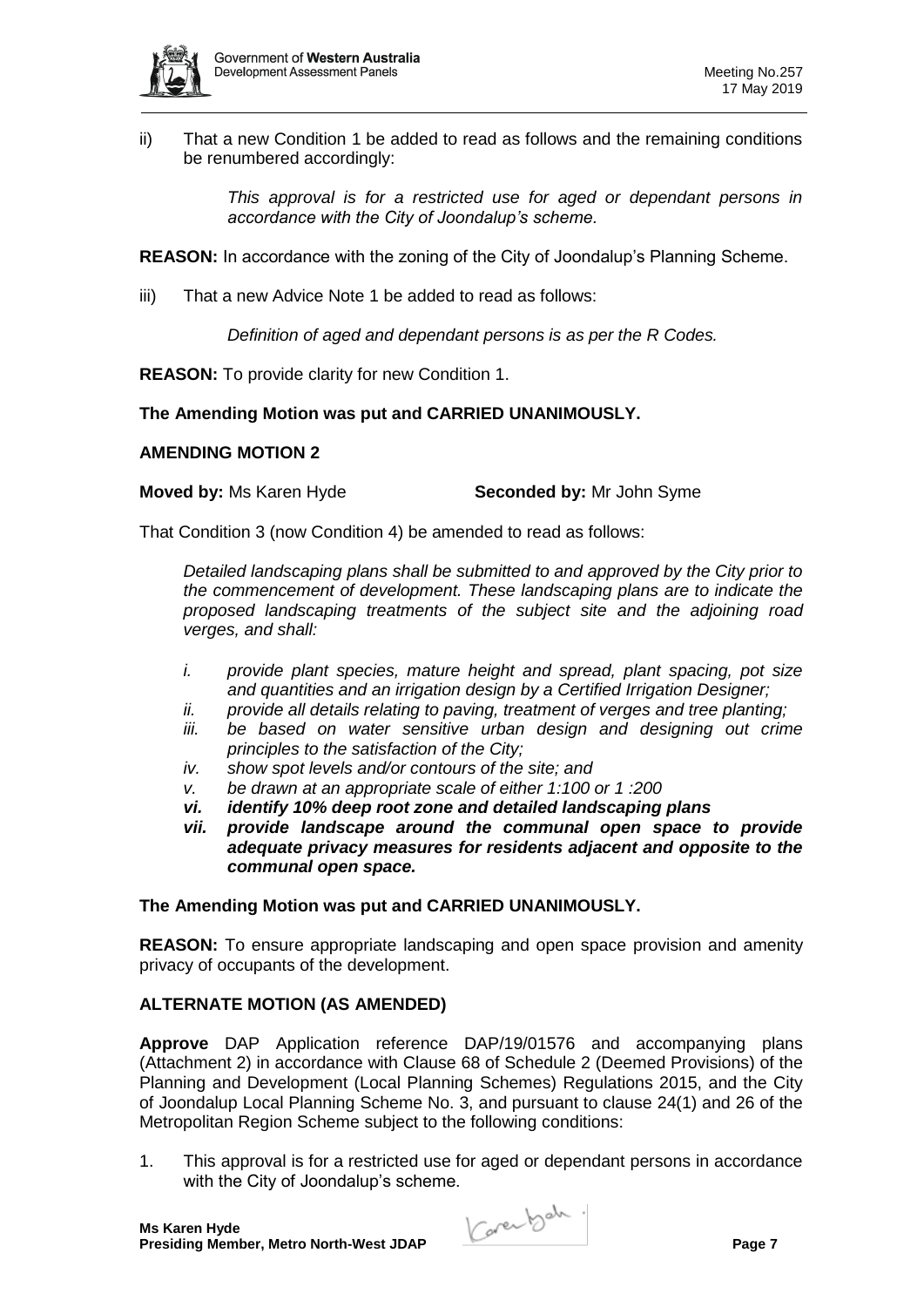

- 2. This approval relates to the ten aged persons' multiple dwellings and associated works only. It does not relate to any other development on the lot.
- 3. The verge adjacent to the lot shall be landscaped to the specifications and satisfaction of the City and shall include one street tree for every 10 metres of frontage.
- 4. Detailed landscaping plans shall be submitted to and approved by the City prior to the commencement of development. These landscaping plans are to indicate the proposed landscaping treatments of the subject site and the adjoining road verges, and shall:
	- i. provide plant species, mature height and spread, plant spacing, pot size and quantities and an irrigation design by a Certified Irrigation Designer;
	- ii. provide all details relating to paving, treatment of verges and tree planting;
	- iii. be based on water sensitive urban design and designing out crime principles to the satisfaction of the City;
	- iv. show spot levels and/or contours of the site; and
	- v. be drawn at an appropriate scale of either 1:100 or 1 :200
	- vi. identify 10% deep root zone and detailed landscaping plans
	- vii. provide landscape around the communal open space to provide adequate privacy measures for residents adjacent and opposite to the communal open space.
- 5. Landscaping and reticulation shall be established in accordance with the approved landscaping plans, Australian Standards and best trade practice prior to occupation of the development and thereafter maintained to the satisfaction of the City.
- 6. A Waste Management Plan indicating the method of rubbish collection shall be submitted to the City prior to the commencement of development and approved by the City prior to occupation of the development. All rubbish collection shall be in accordance with the approved Waste Management Plan.
- 7. A Construction Management Plan shall be submitted to and approved by the City prior to the commencement of development. The Construction Management Plan shall detail how it is proposed to manage:
	- i. construction working hours;
	- ii. all forward works for the site;
	- iii. the delivery of materials and equipment to the site;
	- iv. the storage of materials and equipment on the site;
	- v. the parking arrangements for the contractors and subcontractors;
	- vi. the management of dust during the construction process;
	- vii. other matters likely to impact on the surrounding properties;

and works shall be undertaken in accordance with the approved Construction Management Plan.

8. A full schedule of colours and materials for all exterior parts of the development shall be submitted to and approved by the City prior to the commencement of development. Development shall be in accordance with the approved schedule and all external materials and finishes shall be maintained to a high standard, including being free of vandalism, to the satisfaction of the City.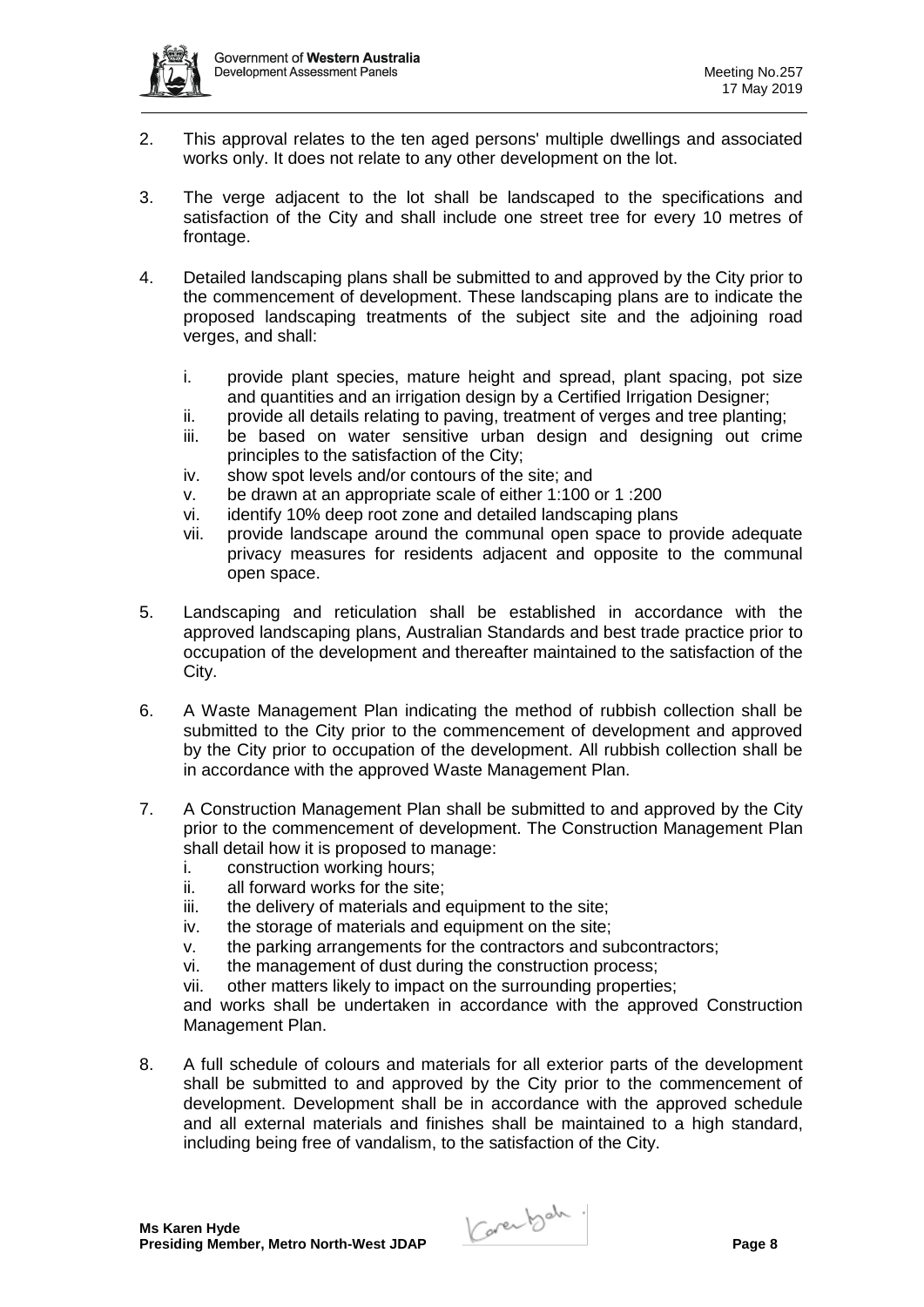

- 9. Any roof mounted or freestanding plant or equipment such as air conditioning units, satellite dishes, antennas, pipes and external fixtures integrated into the design of the building to not be visually obtrusive when viewed from the street and to protect the visual amenity of surrounding properties. Details shall be submitted to and approved by the City prior to the commencement of development. Development shall be in accordance with these approved details.
- 10. A permanent, enclosed storage area shall be provided for each dwelling. This storage area shall have a minimum area of at least four (4) square metres, a minimum dimension of 1.5 metres, and be accessible from outside the dwelling. This storage area shall be provided prior to occupation of the development, and to the satisfaction of the City.
- 11. Retaining walls shall be of a clean finish and made good to the satisfaction of the City.
- 12. Walls, fences and other structures shall be truncated or reduced to no higher than 0.75 metres within 1.5 metres of where walls, fences, other structures adjoin vehicle access points, where the driveway meets Marri Road.
- 13. Prior to occupation of the development, each dwelling shall be provided with an adequate area for clothes drying facilities that is screened from view from the street or alternatively provide mechanical clothes dryers to the satisfaction of the City.
- 14. The infill panels of the fencing in the street setback area are to be visually permeable as defined in the Residential Design Codes.
- 15. The car parking bays, driveway and crossover shown on the approved plans shall be designed, constructed, drained and marked in accordance with the Australian Standard for Off-street Car Parking (AS/NZS2890.1 2004) prior to occupation of the development, and thereafter maintained to the satisfaction of the City.
- 16. Bicycle parking facilities shall be provided in accordance with the Australian Standard for Off-street Carparking - Bicycles (AS2890.3-1993 as amended) prior to occupation of the development, and thereafter maintained to the satisfaction of the City.
- 17. Lighting shall be installed within the carpark and in all common service areas prior to occupation of the development, to the satisfaction of the City. A lighting plan shall be submitted to the City for approval prior to the commencement of development.
- 18. All development shall be contained within the property boundaries.
- 19. All stormwater shall be collected on-site and disposed of in a manner acceptable to the City.

### **Advice Note**

1. Definition of aged and dependant persons is as per the R Codes*.*